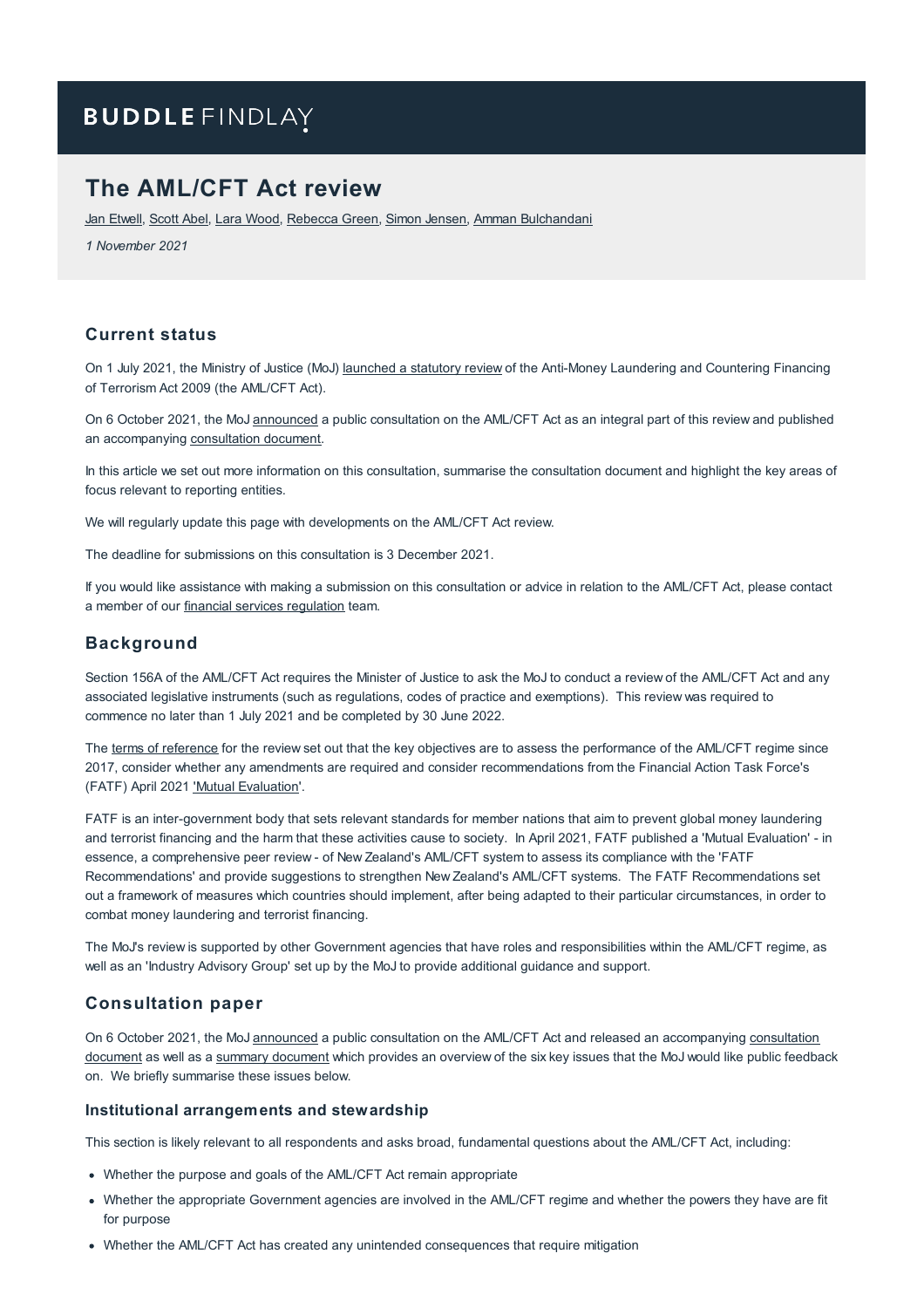- Whether the regime has found an appropriate balance between adopting a risk-based approach tailored to each entity whilst still maintaining sufficient clarity and certainty
- Whether it would be appropriate to implement a licensing and registration regime for all entities within the scope of the AML/CFT Act - this includes discussion about the appropriateness of introducing a levy or licensing fee.

### **Scope of the AML/CFT Act**

This section considers whether the correct activities and business are captured by the AML/CFT Act as well as identifying any gaps and whether the regime needs to be expanded to include entities currently outside the regime. This discussion includes questions about:

- Challenges that reporting entities may be having with existing terminology that may be unclear or obsolete noting, for example, the ambiguity of the term "ordinary course of business" in the definition of "designated non-financial business or profession"
- New activities or types of business that could be included within the AML/CFT regime for example, businesses that provide a "virtual asset" service (in relation to, for example, cryptocurrency) and non-profit organisations which are not registered charities but send or receive money to or from overseas
- Whether existing exemptions remained appropriate, and whether any new exemptions should be issued, such as for certain trustees or low-value loan providers
- Whether any changes need to be made in relation to the territorial scope of the AML/CFT regime.

#### **Supervision, regulation and enforcement**

Reporting entities under the AML/CFT Act are supervised by either the Department of Internal Affairs (DIA), Financial Markets Authority (FMA) or the Reserve Bank of New Zealand (RBNZ) (the Supervisors). This section queries whether the current processes for supervision, regulation and enforcement of the AML/CFT Act is adequate and whether any changes are required. This section asks for submission on:

- Whether a different supervision model would be more appropriate, noting, for example, that countries such as Australia have one supervisor (with the Financial Intelligence Unit embedded within) whereas other countries such as the United Kingdom have multiple professional bodies
- How consistency of interpretation and application of the AML/CFT Act can be improved between the three Supervisors
- Whether the Supervisors' powers and functions are appropriate, in particular querying whether they should have the right to do remote/virtual or on-site inspections by consent
- Whether to regulate third parties that provide services to reporting entities such as auditors, consultants and agents, noting that policymakers "did not anticipate the potential role of consultants in supporting businesses with complying with AML/CFT" when developing the AML/CFT Act
- Ensuring penalties for non-compliance remained appropriate, including whether penalties need to be introduced for employees, senior managers and directors of a reporting entity.

#### **Preventative measures**

This section discusses the obligations that reporting entities have to prevent or mitigate any AML/CFT risk. The key ideas considered are:

- Challenges reporting entities face in conducting customer due diligence (CDD), ongoing CDD and enhanced CDD as well as whether changes need to be made to the definition of "customer" and what information should be obtained and verified
- Challenges reporting entities face with record-keeping and whether any other information should be required to be recorded
- Queries about the identification, treatment and definition of politically exposed persons
- Whether the AML/CFT Act could do more to assist reporting entities in meeting their obligations under the Terrorism Suppression Act 2002 and the United Nations Act 1946
- How AML/CFT obligations may be tailored for virtual asset providers, noting that the current regime has no specific obligations for these types of businesses
- Queries about how the regime can better deal with "high risk" countries (eg by banning transactions with blacklisted countries)
- Queries about how suspicious activity reporting can be improved procedurally and how the quality of reports may be improved
- Whether the treatment of high value dealers needs to be brought in line with other AML/CFT reporting entities.

#### **Other topics and issues**

This section considers other systems and frameworks that overlap with the AML/CFT regime, including:

Whether the AML/CFT Act appropriately balances the need to collect information with other privacy concerns